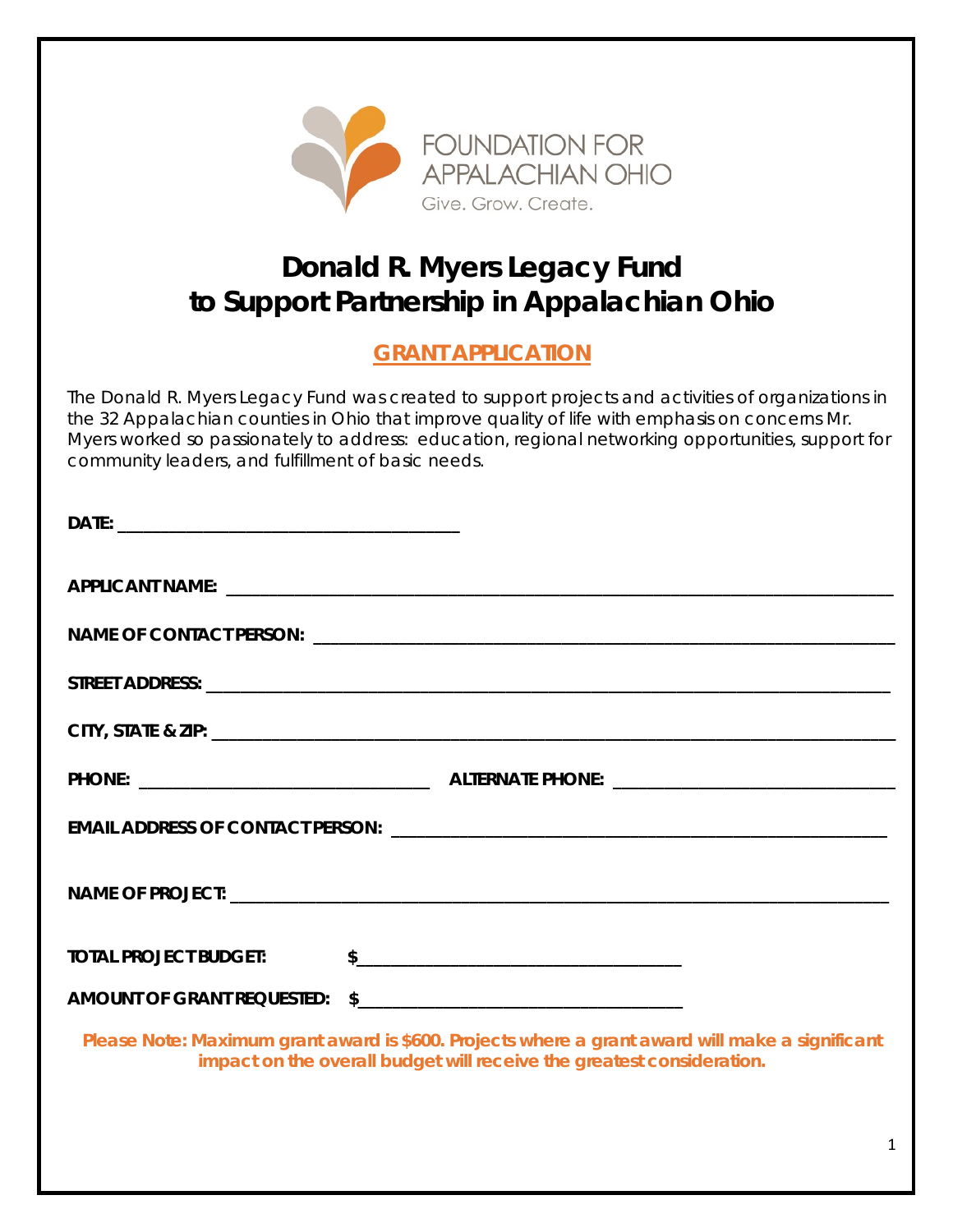### **PROJECT NARRATIVE**

The project narrative should provide details of the project or activity and how it will be implemented. Please include how the project or activity is related to the purpose of the Donald R. Myers Legacy Fund and which of the four areas closest to Mr. Myers's heart the project is addressing.

The Donald R. Myers Legacy Fund was created to support projects and activities of organizations in the 32 Appalachian counties in Ohio (list on page 4) that improve quality of life with emphasis on concerns Mr. Myers worked so passionately to address:

- o education,
- o regional networking opportunities,
- o support for community leaders, and
- o fulfillment of basic needs.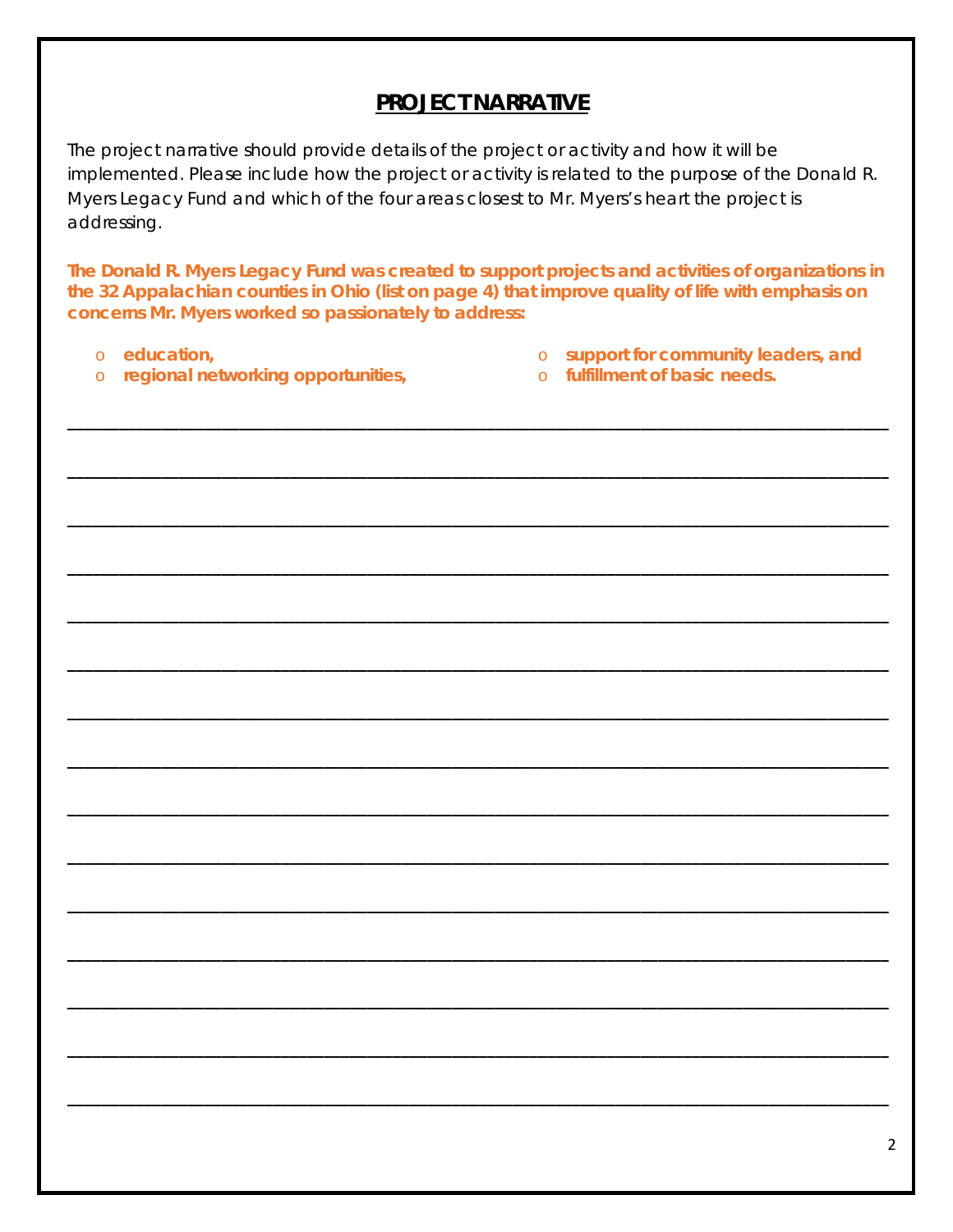| <b>BUDGET DETAILS</b>                                                             |               |  |
|-----------------------------------------------------------------------------------|---------------|--|
| Tangible Items to be Purchased<br>Please provide general description of items:    |               |  |
| ,我们也不能在这里的人,我们也不能在这里的人,我们也不能在这里的人,我们也不能在这里的人,我们也不能在这里的人,我们也不能在这里的人,我们也不能在这里的人,我们也 |               |  |
|                                                                                   |               |  |
| <b>Publicity and Communication</b><br>(if applicable)                             | \$            |  |
| Other (please identify): ____________________                                     | $\mathsf{\$}$ |  |
| Other (please identify): _____________________                                    | \$            |  |
| <b>TOTAL PROJECT BUDGET:</b>                                                      |               |  |